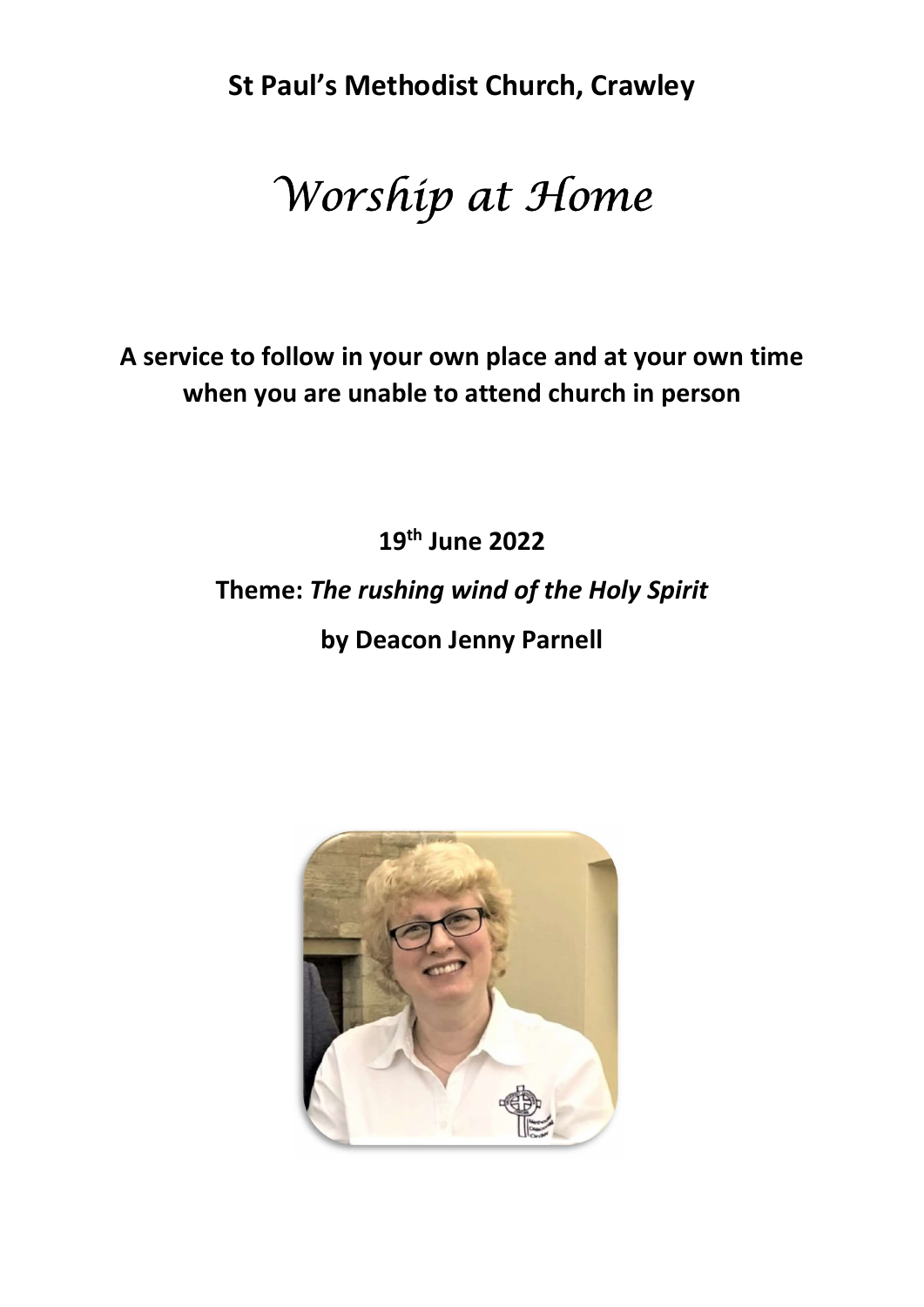### Call to Worship

 God of great mercy and love, we come to you this day seeking restoration give us a new vision of all that we can accomplish in your name give us strength and confidence the treaty witness to your abiding love and faithfulness we offer this prayer in Jesus' name. Amen

### Let us join in prayer

 God of unimaginable love, we give you thanks and praise for the love that welcomes the unlovely. For love that pardons the unworthy for the love that knows no limit. We give you thanks and praise in the love that inspires our worship.

 God almighty immortal invisible who's being is far beyond human thought and understanding, we praise you for revealing yourself as Father, Son and Holy Spirit. Three persons and yet one God.

 God the Father, you created the universe in all its vastness and variety. You made us in your own image and when we fell into sin you sent your son the Lord Jesus Christ to be our saviour. We worship and adore you. You gave us the gift of your Son for our salvation. You came to this earth, lived a life of love, died for us on the cross, rose from the dead and gave us the gift of the Holy Spirit. We worship and adore you.

 God the Holy Spirit you come into our lives, transforming, renewing, strengthening, and guiding us in the ways of Christ. You call us into the life of faith and gather us with all the people of God into the fellowship of Christ's Church. We worship and adore you. If knowing these things we recognise that we have sinned then we ask for your forgiveness. We thank you for your forgiveness and we praise you. Amen

Let us pray with confidence as our Saviour has taught us Our Father, who art in heaven, hallowed be thy name; thy kingdom come; thy will be done; on earth as it is in heaven. Give us this day our daily bread. And forgive us our trespasses, as we forgive those who trespass against us. And lead us not into temptation; but deliver us from evil. For thine is the kingdom, the power, and the glory for ever and ever. Amen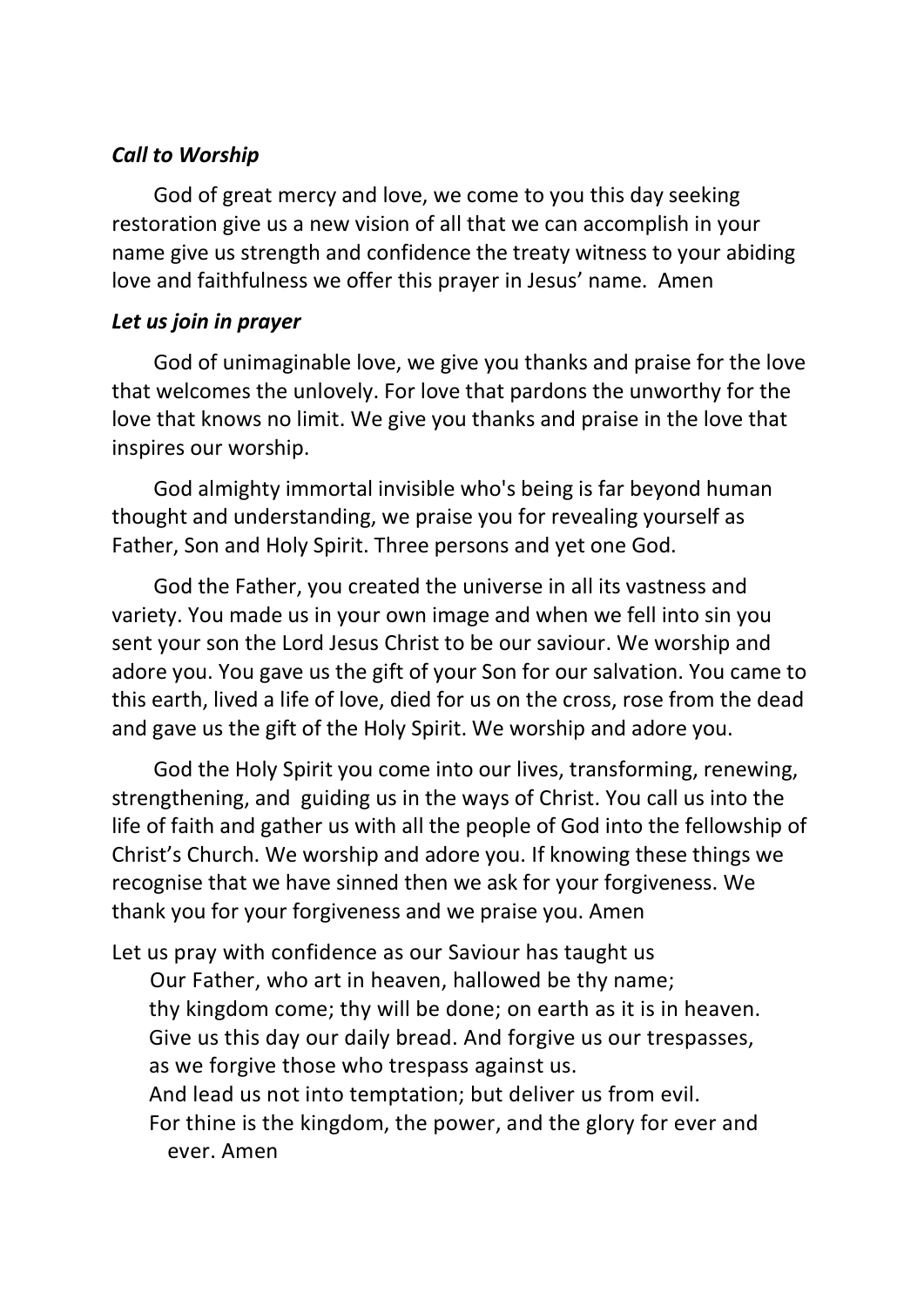#### Hymn StF 395

Spirit of the living God, Fall afresh on me. Spirit of the living God, fall afresh on me. Break me, break me, melt me mould me, fill me. Spirit of the living God, fall afresh on me. Daniel Iverson (1890 to 1977)

#### Our New Testament Reading is Acts 2: 1-8, 12-21

 When the day of Pentecost had come, they were all together in one place. And suddenly from heaven there came a sound like the rush of a violent wind, and it filled the entire house where they were sitting. Divided tongues, as of fire, appeared among them, and a tongue rested on each of them. All of them were filled with the Holy Spirit and began to speak in other languages, as the Spirit gave them ability.

 Now there were devout Jews from every people under heaven living in Jerusalem. And at this sound the crowd gathered and was bewildered, because each one heard them speaking in the native language of each. Amazed and astonished, they asked, "Are not all these who are speaking Galileans? And how is it that we hear, each of us, in our own native language? All were amazed and perplexed, saying to one another, "What does this mean?" But others sneered and said, "They are filled with new wine."

 But Peter, standing with the eleven, raised his voice and addressed them, "Fellow Jews and all who live in Jerusalem, let this be known to you, and listen to what I say. Indeed, these are not drunk, as you suppose, for it is only nine o'clock in the morning. No, this is what was spoken through the prophet Joel:

'In the last days it will be, God declares, that I will pour out my Spirit upon all flesh, and your sons and your daughters shall prophesy, and your young men shall see visions, and your old men shall dream dreams. Even upon my slaves, both men and women, in those days I will pour out my Spirit, and they shall prophesy.

And I will show portents in the heaven above and signs on the earth below, blood, and fire, and smoky mist.

The sun shall be turned to darkness and the moon to blood, before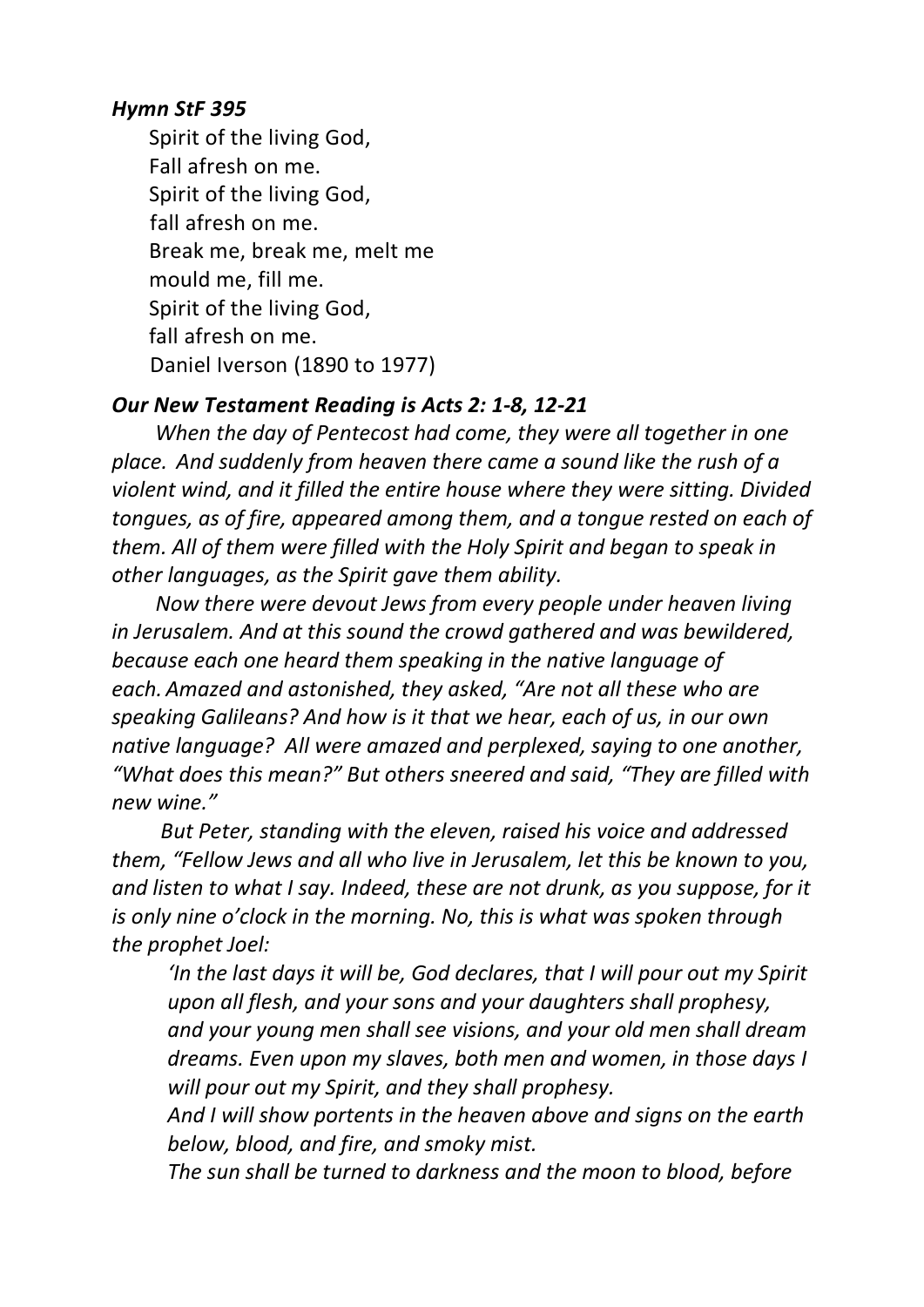the coming of the Lord's great and glorious day. Then everyone who calls on the name of the Lord shall be saved.'

#### Jenny's message

 The apostles were together, experiencing bewilderment over how to move forward when the Holy flows among them and breathes courage into their lives. It says that those who witnessed this event were amazed and perplexed. Some were confused and others were cynical. Peter reminds the crowds of the words the prophet Joel declared that all will be called to dreams and visions, all will need to be attentive to signs and wonders.

 Often, we think of the work of the Holy Spirit as something intensely personal. The work of the Holy Spirit we imagine takes place within the confines of the human heart and is encountered as we take an inward journey. We think only when we get away from the clamour of the worlds many voices will we hear the still small whispers of the Holy Spirit who guides us on our way. It's true the Spirit is able to speak into our lives in personal ways, but we should be aware that it is almost a total inversion of the Holy Spirit we encounter on the day of Pentecost.

 The second chapter of Acts provides us with a first impression of the Holy Spirit. the Holy Spirit comes to a community that has been gathered together. The disciples had not gone off on their own personal vision quests wanting to be alone in a moment of quiet. They were together. The Spirits actions were also anything but a gentle whisper to be felt and cherished. We're told that the Spirit came as a mighty rushing wind, so noisy that the onlookers thought that the disciples who were speaking in different languages, were drunk.

 As scripture reminds us, the purpose of the promised gift of the Holy Spirit is the Spirit's movement. In Acts 2, that movement is outward and upward. Outward because it is a gift that we could never just cling to. In Acts 2 the gift of language does little for the disciples personally. When we read the scripture it makes them seem silly. The gift is for the sake of others, for every race and nation. We do not pray for a Holy Spirit that we can summon for ourselves. The Spirit comes in so that the gospel may go out. The outward movement of the Holy Spirit also moves people upward, raising up those whose eyes are downcast and giving a glimpse of the glory of God.